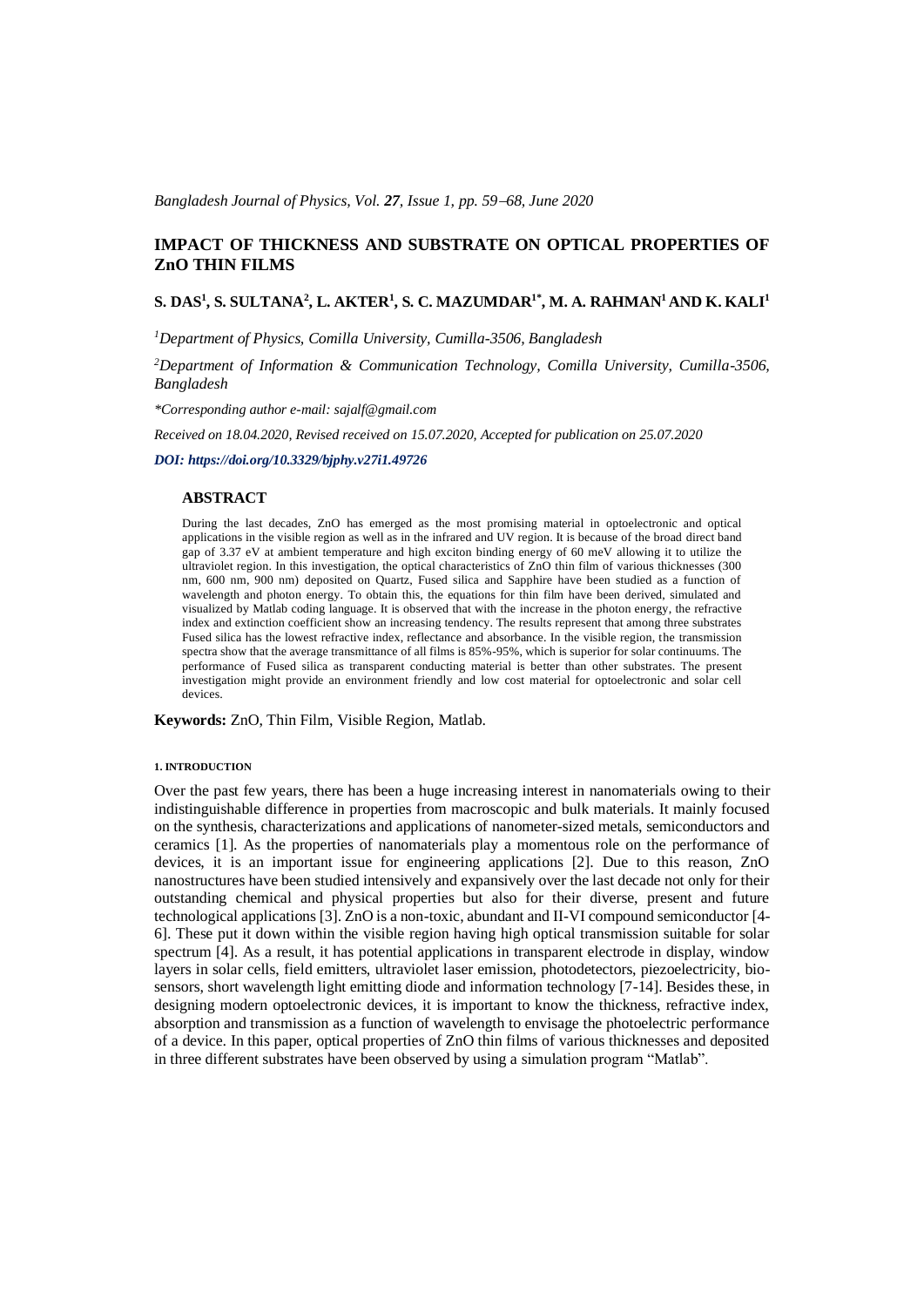### **2. METHODS**

Figure 1 represents the model of thin absorbent films which is deposited on a transparent thick substrate. Here d and n denote the thickness and refractive index of the films, respectively. The refractive index of the substrate is s and thickness of the substrate has the several orders of magnitude greater than the film thickness. Moreover,  $n_0=1$  defines the refractive index of surrounding air,  $R_1$  is the intensity of the reflected light on the interface between air and film and  $R_2$  is that on the interface between the film and substrate. The reflection at the air under substrate interface between the substrate and interface between the substrate is not considered here [15].

The sellmeier equation for the refractive index n of ZnO thin film as a function of wavelength is given by,

n 2 ( 2 2 2 ) *C B A* − = + + 2 2 2 *E D* − ....................................(1)

Fitting Parameters are A, B, C, D and E, the wavelength of light (nm) is  $\lambda$ . Fitting parameters (Table-1) are calculated at different powers for different thickness, as deposit varies significantly [15]. The sellmeir coefficients of ZnO is given in Table-2:



**Fig. 1:** Model of the thin absorbent films on a transparent thick substrate [15]

**Table1:** By VASE method of sellmier model fitting parameters for Zinc Oxide [15]

| $\mathbf{r}$ |                                            | nm  | v   | nm<br>                 |
|--------------|--------------------------------------------|-----|-----|------------------------|
| 2.0065       | $\sim 10^{6}$<br>148<br>1 V<br>᠇୰<br>. . J | ×IC | 868 | $\sim$<br>hl<br>200.00 |

From these fitting parameters using the Matlab programme the refractive index of ZnO has been studied.

The refractive index of the substrate

$$
S^{2}(\lambda) = 1 + \frac{A_{1}\lambda^{2}}{\lambda^{2}-\lambda^{2}_{1}} + \frac{A_{2}\lambda^{2}}{\lambda^{2}-\lambda^{2}_{2}} + \frac{A_{3}\lambda^{2}}{\lambda^{2}-\lambda^{2}_{3}} \dots \dots \dots \dots (2)
$$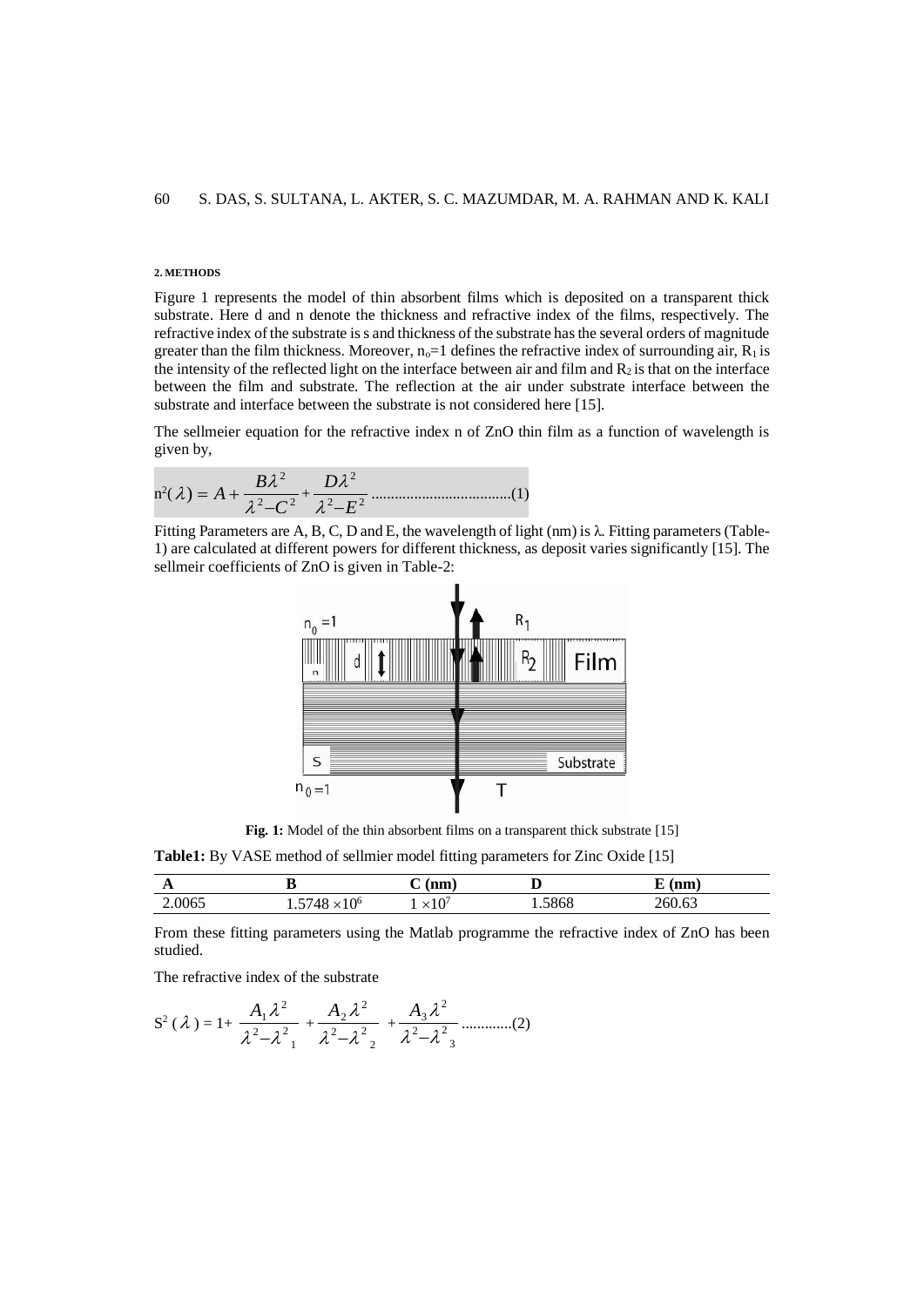**Table2:** The Sellmeier Coefficients of various substrates where  $\lambda_1, \lambda_2, \lambda_3$  are in nm are given below [16]

| <b>Material</b>        | A1       | A2       | A3       | $\lambda_1$ (nm) | $\lambda_2$ (nm) | $\lambda$ 3 (nm) |
|------------------------|----------|----------|----------|------------------|------------------|------------------|
| Ouartz, n <sub>o</sub> | 1.35400  | 0.010    | 0.9994   | 92.612           | 10700            | 9850             |
| <b>Fused Silica</b>    | 0.696749 | 0.408218 | 0.890815 | 69.066           | 115.662          | 9900.559         |
| Sapphire               | 1.023798 | 1 058264 | 5.280792 | 61 4482          | 110.7            | 17926.56         |

From, these coefficients with the Matlab the refractive indices of the substrates have been calculated. The extinction coefficient of ZnO is given by the following relation,

k() = Fk −( 1 − 1 ) .........................................................(3)

**Table3:** Cauchy parameters for Zinc oxide [15]

| .<br>$(nm^{\dagger})$<br>r k | (nm)<br>$\mathbf{u}$ | (nm)<br>$\mathbf{n}_k$         |
|------------------------------|----------------------|--------------------------------|
| 0178                         | .                    | 227 07<br>$\cdot$ O<br>- - - - |

With the help of equation (3) and Cauchy parameters the extinction co-efficient of ZnO thin film has been determined.

After that the value of  $\mathbb{R}_1$  and  $\mathbb{R}_2$  have been calculated by the following equations

The absorption co-efficient of ZnO thin film is given by the following equation [2] [5]

$$
\alpha = \frac{4\pi k}{\lambda}
$$
.................(6)

The thicknesses of the films are 300 nm, 600 nm, 900 nm that are used in this research. For different thicknesses of ZnO thin films deposited on different substrates, the transmittance has been determined by Matlab programme. The expression of the transmission of ZnO thin films deposited on different substrates is given by [15],

$$
T(\lambda) = T_0(\lambda) - 2\sqrt{R_1 R_2} \cos [\delta(\lambda)].
$$
  

$$
\delta(\lambda) = 2\pi \times \frac{2nd}{\lambda} + \pi
$$
.................(8)

In equation (9),  $T_0(\lambda)$  is the transmission with no interference effect.

Reflectance (R) is an elementary optical property of thin films and it means the percentage of incident light reflected from a surface. The expression of the reflectance of ZnO thin films deposited on different substrates is given by [8],

R+T+A=1....................................................................(9)

The absorbance means the capability of light absorption of a medium passing through it. It is also known as the optical density or extinction. This is the contrary of the transmittance and is defined by [17],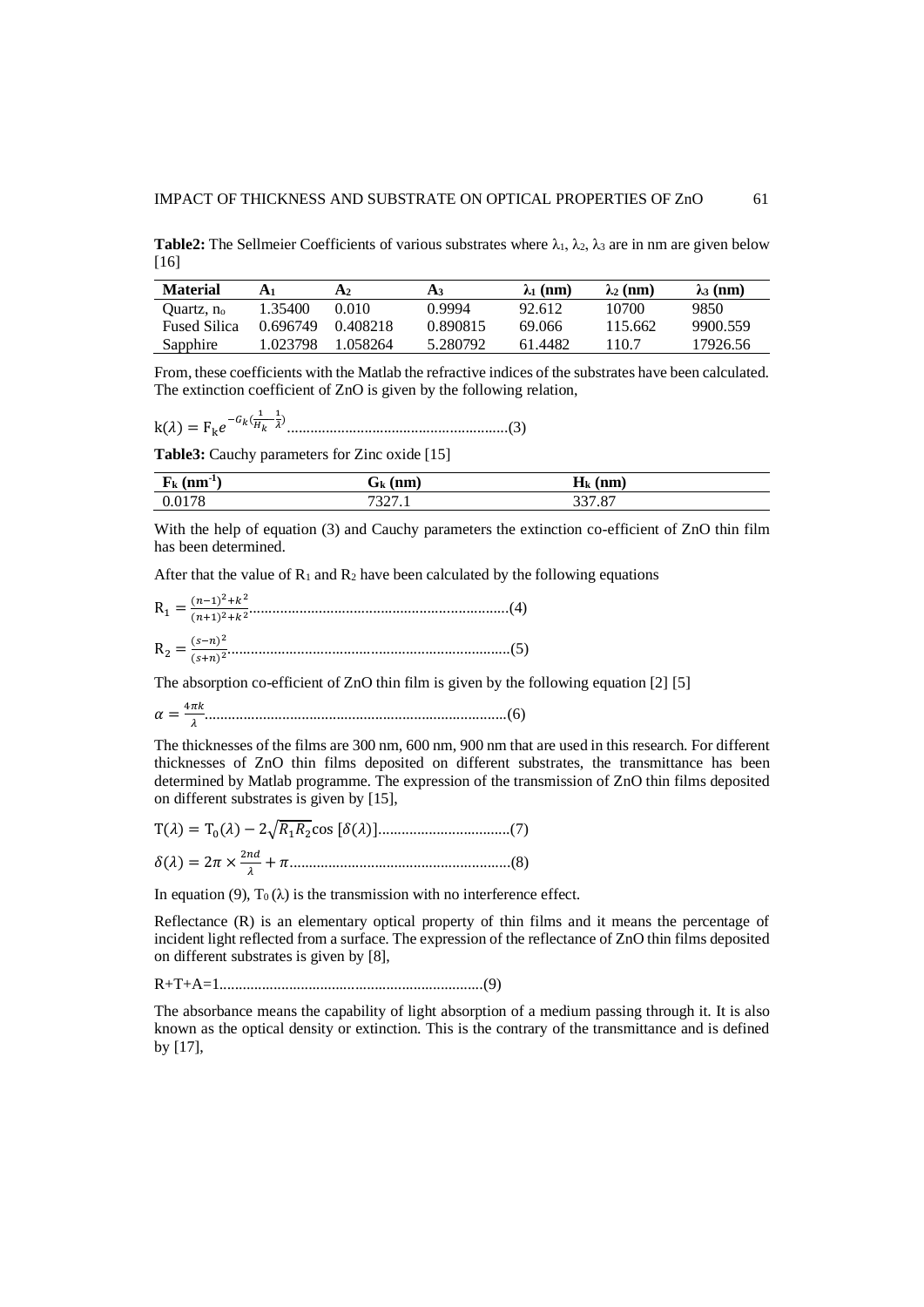A= (log 1)/...................................................................(10)



**3. RESULTS AND DISCUSSION**

**Fig. 2.** Variation of refractive index as a function of photon energy for (a) ZnO (b) Quartz (c) Fused silica and (d) Sapphire.

## *3.1 Refractive Index Study*

It is observed that the refractive indices rise gradually with the increase in photon energy in the range from 0.5 eV to 4.5 eV for all the substrates and ZnO thin film (Figure 2). It is evident from the graph that the value of refractive index goes in a single series of stages from one point to another point in the higher photon energy region. At 4.1 eV the refractive indices are 2.9, 109.63, 12.06 and 11.51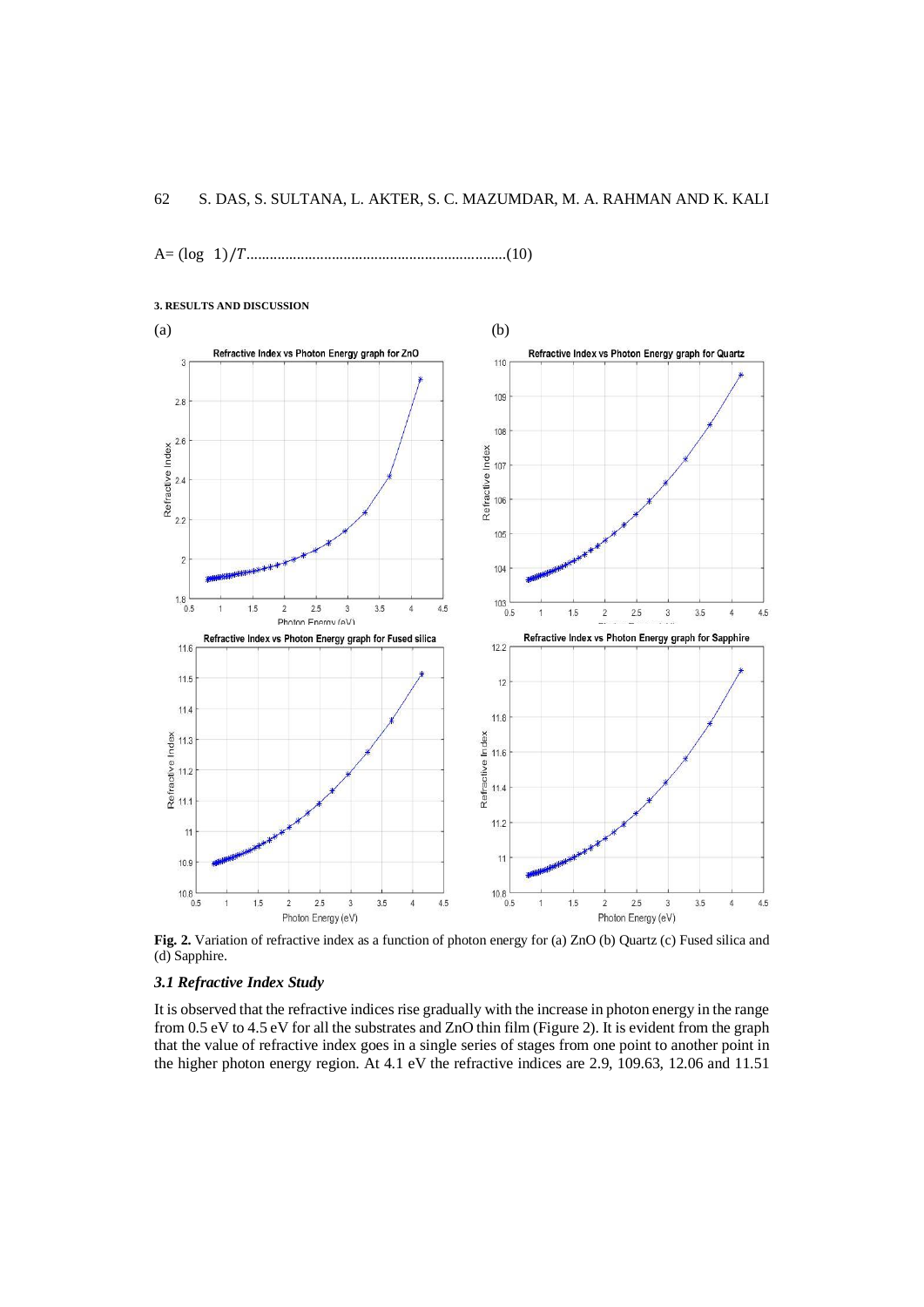for ZnO, Quartz, Sapphire and Fused silica, respectively. By comparing the values for all substrates it is observed that Quartz exhibits highest refractive index and fused silica exhibits lowest refractive index in terms of photon energy.

### *3.2 Extinction Coefficient Measurements*

From the Figure 3 it is clear that with the increase of photon energy the extinction coefficient increases slowly up to 1.4 eV and after that the value increases sharply to a high value. After 1.4 eV there is a sharp increase in extinction coefficient because of tremendously low absorption of light. The highest value of extinction coefficient is 82.5 above 1.6 eV.



**Fig. 3.** Variation of extinction coefficient as a function of photon energy for ZnO thin film.

### *3.3 Transmittance Analysis*

Figure 4 reveals that the transmittance rate is high that is about 80% -95% above the 580 nm of wavelength and it can be said that 580-1600 nm is a transparent region. On the other hand, below 300 nm of wavelength the transmittance rate is 0 and somewhere it is about -0.5 to -1 which is due to the influence of higher absorption. So, the region below 300 nm is strong absorption region. The rise and fall of peaks exhibit interference fringes which are produced because of multiple reflection of light between the top surface and bottom surface of the film. At the wavelength 1150 nm, Quartz shows transmittance of about 92%, Sapphire about 86% and Fused silica about 94%. By comparing the transmittance of these substrates it is found that fused silica exhibits highest transmittance whereas sapphire exhibits lowest transmittance.

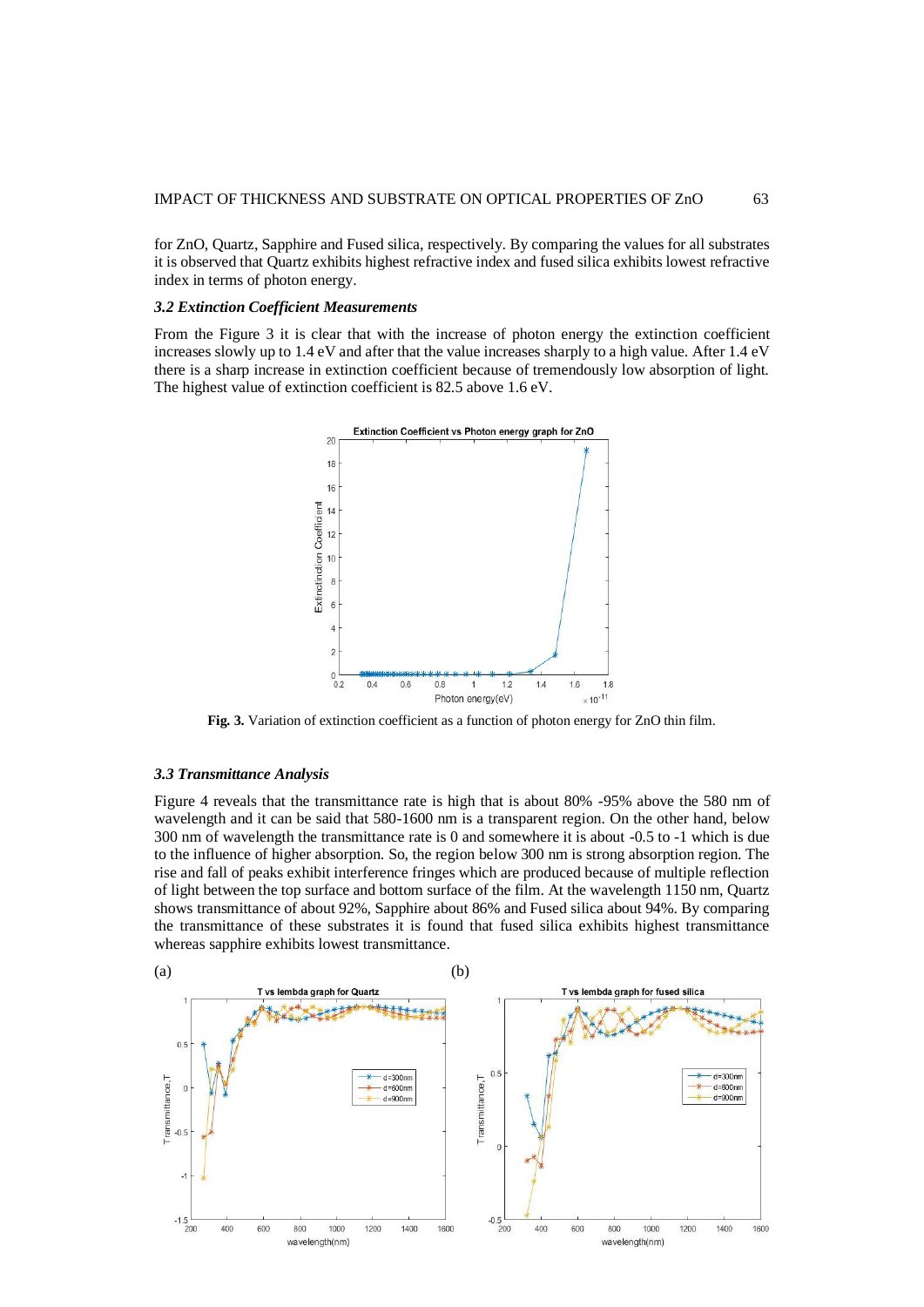

**Fig. 4.** Transmission spectra of ZnO thin film for different thicknesses deposited on (a) Quartz (b) Fused silica and (c) Sapphire substrates.

### *3.4 Reflectance Analysis*

Figure 5 shows the reflectance spectra of ZnO thin films of different thicknesses (300 nm, 600 nm and 900 nm) deposited on Quartz, Fused silica and Sapphire substrates. It is found that the films exhibit highest reflectance at the UV region. At the wavelength 270 nm, Quartz showed reflectance of about 205%, Sapphire about 189% and Fused silica about 211%. At 300 nm the reflectance decreases suddenly below the zero level and after that it increases slowly at about 20% and remains consistent from 420 nm to 1600 nm for all the substrates. At 1150 nm the reflectance for Sapphire, Quartz and Fused silica substrates are 7.44%, 4.33% and 3.21%, respectively. Comparison reveals that the ZnO thin film deposited on Fused silica exhibits lowest reflectance.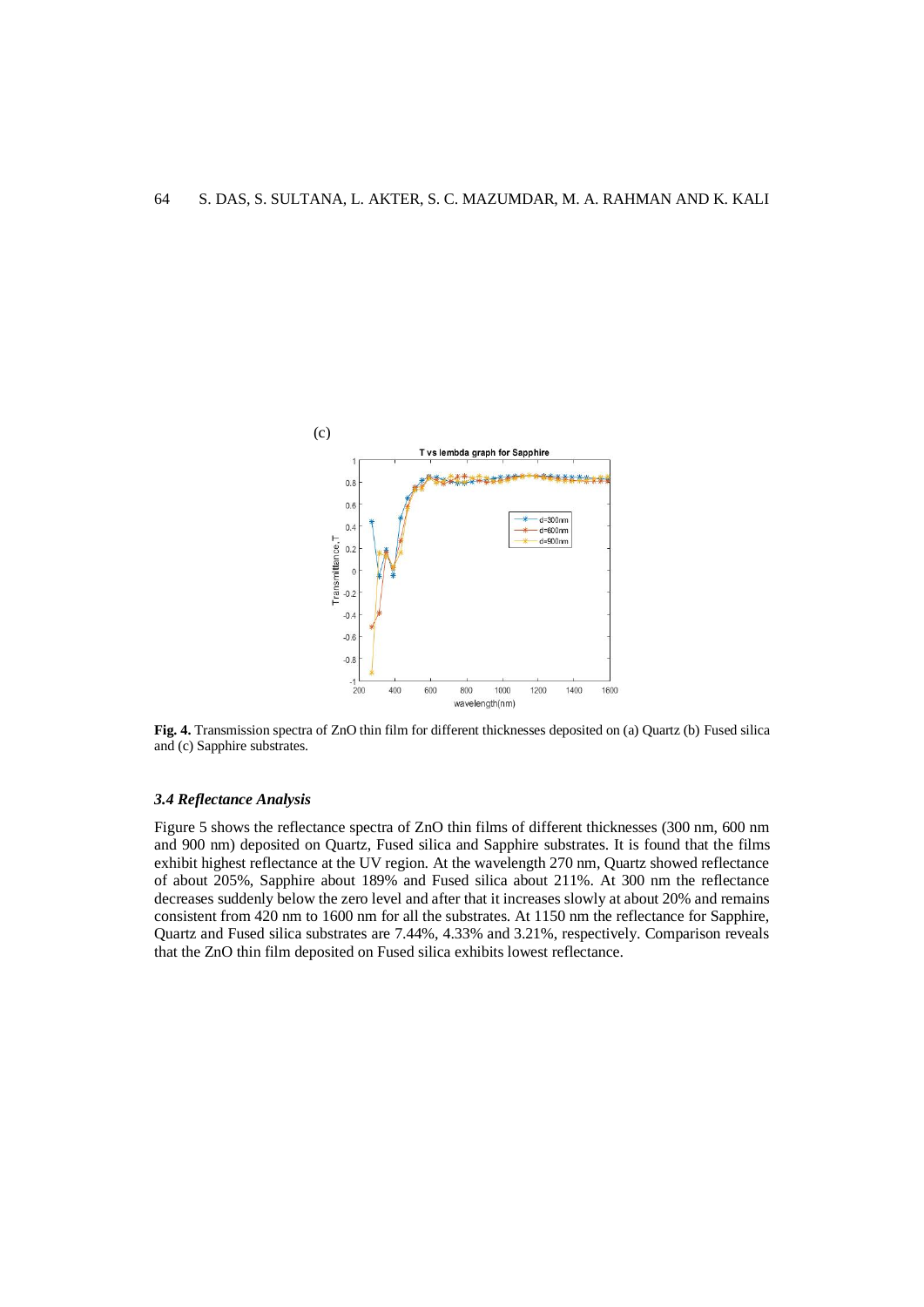

**Fig. 5.** Reflectance spectrum of ZnO thin film for different thicknesses deposited on (a) Quartz (b) Fused silica and (c) Sapphire substrate.

## *3.5 Absorption analysis*

Figure 6 illustrates the absorbance spectra of ZnO thin films of different thicknesses (300 nm, 600 nm and 900 nm) deposited on various substrates. It has been observed from Figure 6 that the films exhibit highest absorbance between UV and visible region. At the wavelength 390 nm, Quartz shows absorbance about 146%, Sapphire about 167% and Fused silica about 139%. After 400 nm it declines sharply because of lowest photon energy. At the wavelength of 1100 nm the absorbance moves nearly towards zero and all the substrates show lowest absorbance. Comparison among these substrates shows that the Fused silica exhibits lowest absorbance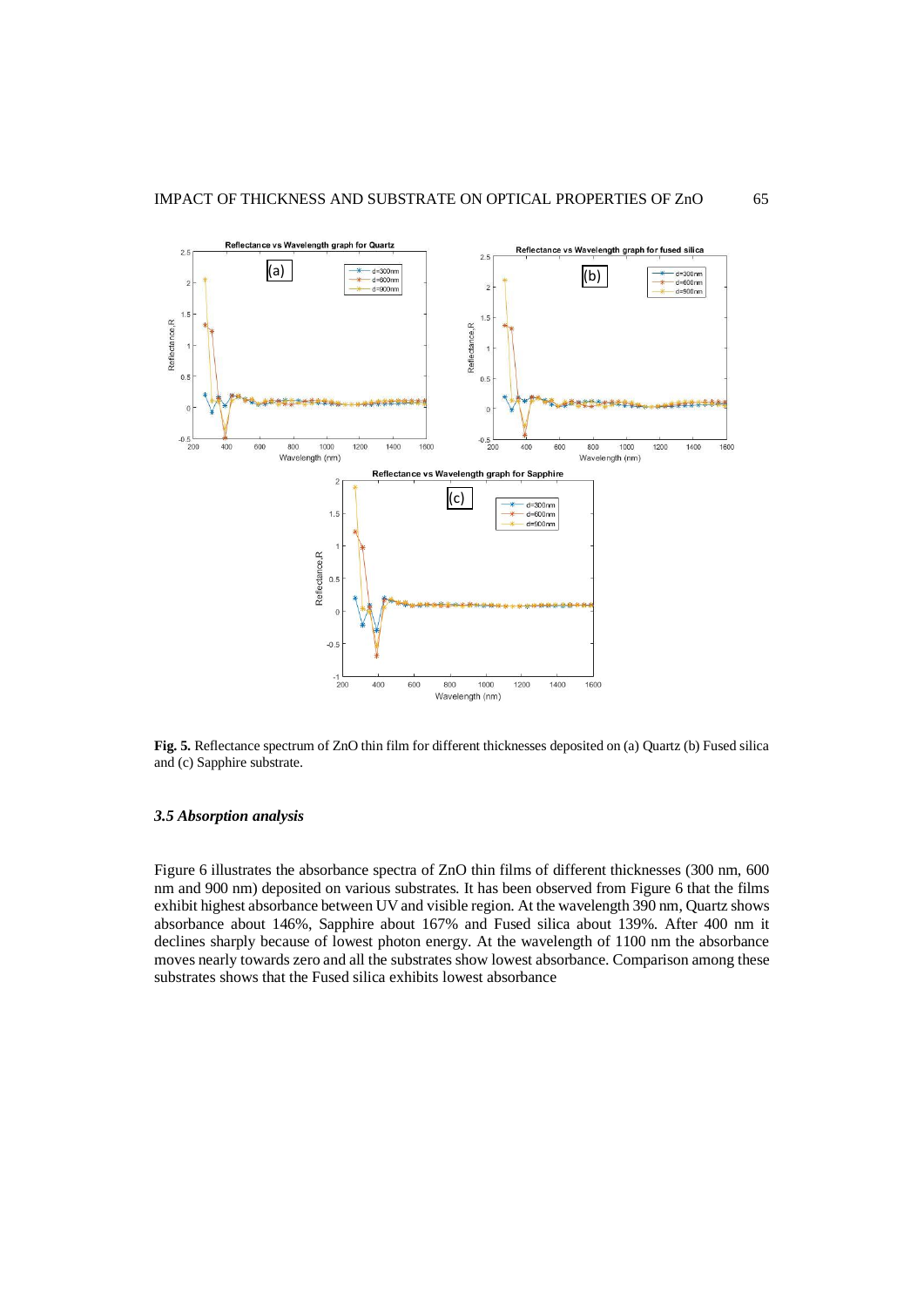

**Fig. 6.** Absorbance spectra of ZnO thin film for different thicknesses deposited on (a) Quartz (b) Fused Silica and (c) Sapphire substrates.

#### **4. CONCLUSIONS**

In this research, the optical properties of the ZnO thin films have been investigated for different thicknesses (300 nm, 600 nm and 900 nm) deposited on Quartz, Fused silica and Sapphire substrates by the simulation program "Matlab''. These properties are investigated as a function of photon energy and wavelength. For the calculation of refractive index of ZnO and for all substrates sellmeiers dispersion formula is used. The refractive index and extinction coefficient increase with the increase in photon energy. Comparison among the substrates reveals that Fused silica exhibits lowest refractive index which indicates that light travels faster through fused silica than other substrates. The films are found to possess highest transmittance of 85%-95% in the visible and near infrared region (IR). Among these substrates Fused silica is highly transparent. Most of the applications of fused silica exploit its wide transparency range, which extends from the UV to the near IR. All the substrates represent highest reflectance and absorbance in the UV region and consistent in the visible and IR. Moreover, in reflectance and absorbance spectra, fused silica has been found to show lowest reflectance and absorbance than the other two substrates. This substrate is highly desirable because of its small effects of absorption. From the above circumstances, it can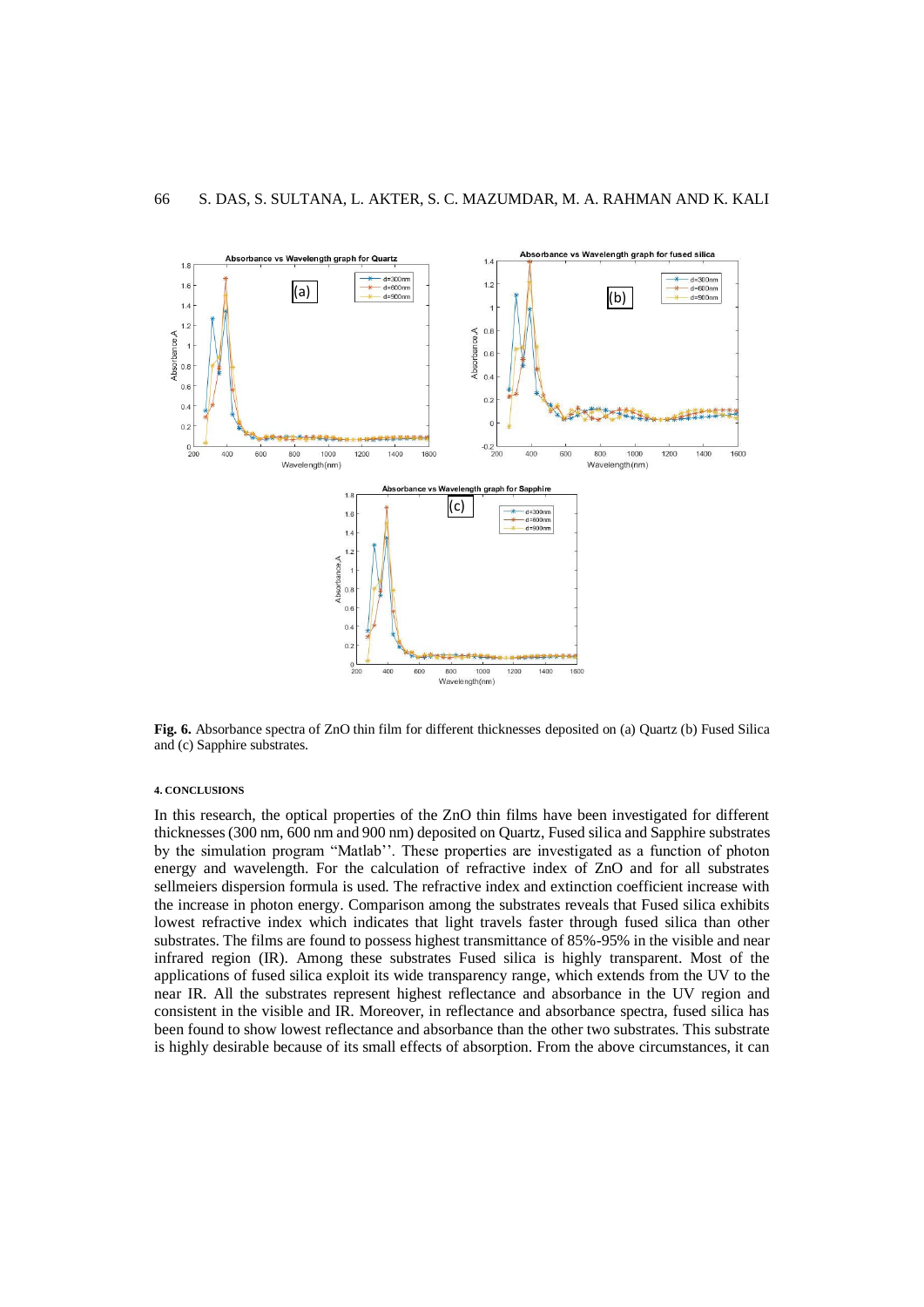be concluded that Fused silica is better than others for the deposition of ZnO thin film in terms of highest transmittance, lowest reflectance, refractive index and absorbance. These studies are very much expected to aid in the design, deposition and selection of proper substrate of ZnO thin film for the potential optoelectronic device applications.

#### **REFERENCES**

- [1] S. Suwanboon, T. Ratana, T. Ratan, Effects of Al and Mn dopant on structural and optical properties of ZnO thin film prepared by sol-gel route, Walailak J. of Sci. Technol., **4**(1), 111-121 (2007).
- [2] M. S. Ghamsari, S. Radiman, M. A. A. Hamid , S. Mahshid, Sh. Rahmani, Room temperature synthesis of highly crystalline TiO<sup>2</sup> nanoparticles, Mater. Lett., **92**, 287-290 (2013).
- [3] S. Marouf, A. Beniaiche, H. Guessas, A. Azizi, Morphological, structural and optical properties of ZnO thin films deposited by dip coating method, Mater. Res., **20**(1), 88-95 (2017).
- [4] E. R. Rwenyagila, B Agyei-Tuffour, M. G. Z Kana , Akin-Ojo, W. O. Soboyejo, Optical Properties of ZnO/Al/ZnO Multilayers Films for Large Area Transparent Electrodes, J. Mater. Res., **29**, 2912 (2014).
- [5] K. Sivaramakrishnan, T. Alford, Conduction and transmission analysis in gold nanolayers embedded in zinc oxide for flexible electronics, Appl. Phys. Lett., **96**, 201109 (2010).
- [6] M. Al-Kuhaili, S. Al-Maghrabi, Durrani, I. Bakhtiari, Investigation of ZnO/Al/ZnO multilayersas transparent conducting coatings, J. Phys. D. Appl. Phys., 41., 215302 (2008).
- [7] Z. K. Tang, G. K. L Wong, P. Yu, M. Kawasaki, A. Ohtomo, H. Koinuma and Y. Segawa, Roomtemperature ultraviolet laser emission from self-assembled ZnO microcrystallite thin films, Appl. Phys. Lett., **72**(25), 3270-3272 (1998).
- [8] Y. B. Li, Y. Bando and D. Golberg, ZnO Nanoneedles with tip surface perturbations: excellent field emitters, Appl. Phys. Lett., **84**(18), 3603-3605 (2004).
- [9] A. Tsukazaki, A. Ohtomo, T. Onuma, M. Ohtani, T. Mankino, M. Sumiya,K. Ohtani, S. F. Chichibu, S. Fuke, Y. Segawa, H. Koinuma, and M. Kawasaki, Repeated temperature modulation epitaxy for p-type doping and light-emitting diode based on ZnO, Nature Materials, **4**(1), 42-46 (2005).
- [10] S. H. Lee, S. S. Lee, J. J. Choi, J. U. Jeon and K. Ro, Fabrication of a ZnO piezoelectric micro cantilever with a high-aspect-ratio nano tip, microsystem technologies, **11**(6), 416-423 (2005).
- [11] I. Salaoru, P. A. Buffat, D. Laub, A. Amariei, N. Apetroaei and M. Rusu, preparation and structural characterization of thin-film CdTe/CdS heterojunctions, J. Optoelectron. Adv. Mater., **8**(3), 936- 940(2006).
- [12] J. Q. Xu, Q. Y. Pan, Y. A. Shun and Z. Z. Tian, Grain Size Control and Gas Sensing Properties of ZnO Gas sensor, Sensors and Actuators B: Chemical, **66**(1-3), 277-279 (2007).
- [13] K. J. Chen, F. Y. Hung, S. J. Chang and S. J. Young, Optoelectronic Characteristics of UV Photodetector Based on ZnO Nanowire Thin Films, Journal of Alloys and Compounds, **479**(1-2), 674-677 (2009).
- [14] S. Majumdar and P. Bnerji, Hopping Conduction in Nitrogen Doped ZnO in the Temperature Range 10- 300K, Journal of Applied Physics, **107**(6), 063702-063704 (2010).
- [15] N. Bouchenak Khelladi, N. E. Chabane Sari, Simulation Study of Optical Transmission Properties of ZnO Thin Film Deposited on Different Substrates, Am. J. Optic. Photonic., **1**(1), 1-5 (2013).
- [16] J. Singh, *Optical Properties of Condensed Matter and Applications*, John Wiley & Sons Ltd (2006).